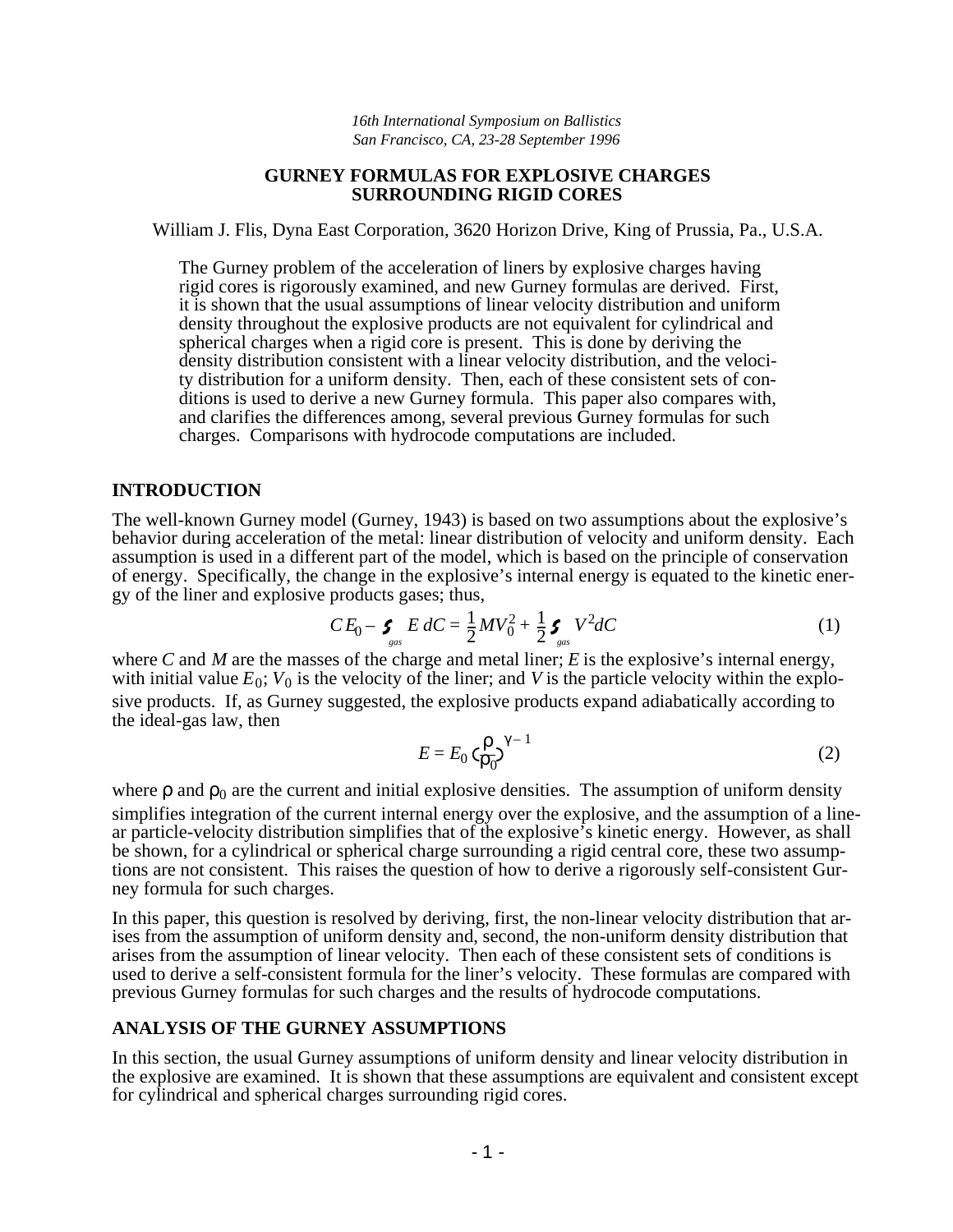**Uniform density.** The velocity distribution in an explosive about a rigid core under the assumption that the explosive gas's density remains always uniform was first addressed by Sterne (1951) for spherical charges. Here, his analysis is generalized to include planar  $(n = 1)$ , cylindrical  $(n = 2)$ , and spherical  $(n = 3)$  charges, and the resulting non-linear explosive velocity distribution is expressed in terms of both Lagrangian and Eulerian spatial coordinates.

Let *R* denote the Lagrangian radial coordinate (initial position) of any explosive particle, and *r* denote its Eulerian radial coordinate (current position), as shown in Fig. 1. Now, let  $\mu$  denote the fraction of explosive mass between the core and a given particle, i.e., within a radius  $r$  or  $R$ ; thus,  $\mu$  is a Lagrangian mass coordinate. Then,

$$
\mu(R) = \frac{R^n - R_c^n}{R_0^n - R_c^n} \; ; \; \mu(r) = \frac{r^n - R_c^n}{r_0^n - R_c^n} \tag{3}
$$

where  $R_0$  and  $r_0$  are the initial and current outer radii of the explosive and  $R_c$  is the radius of the rigid core. Solving for *r* yields

$$
r = \left[ (r_0^n - R_c^n) \mu + R_c^n \right]^{1/n}
$$

Since  $\mu$  is a Lagrangian coordinate, the velocity of any particle is  $\dot{r} = (\partial r / \partial t)_{\mu = constant}$ , which yields

$$
\dot{r} = \mu V_0 \left[ C1 - \frac{R_c^n}{r_0^n} \mu + \frac{R_c^n}{r_0^n} \right]^{-(n-1)/n}
$$

where  $V_0 = \partial r_0 / \partial t$  is the current liner velocity. Substituting for  $\mu$  according to Eq. (3) yields the velocity distributions over the initial position *R*, – (*n* – 1) / *n*

$$
V(R) = V_0 \frac{R^n - R_c^n}{R_0^n - R_c^n} \left[ (1 - \frac{R_c^n}{r_0^n}) \left( \frac{R^n - R_c^n}{R_0^n - R_c^n} \right) + \frac{R_c^n}{r_0^n} \right]^{-(n-1)/n}
$$
(4)

and over the current position *r*,

$$
V(r) = V_0 \frac{r^n - R_c^n}{r_0^n - R_c^n} \left[ (1 - \frac{R_c^n}{r_0^n}) \left( \frac{r^n - R_c^n}{r_0^n - R_c^n} \right) + \frac{R_c^n}{r_0^n} \right]^{-(n-1)/n}
$$
(5)



Fig. 1. Explosive charge surrounding a rigid core.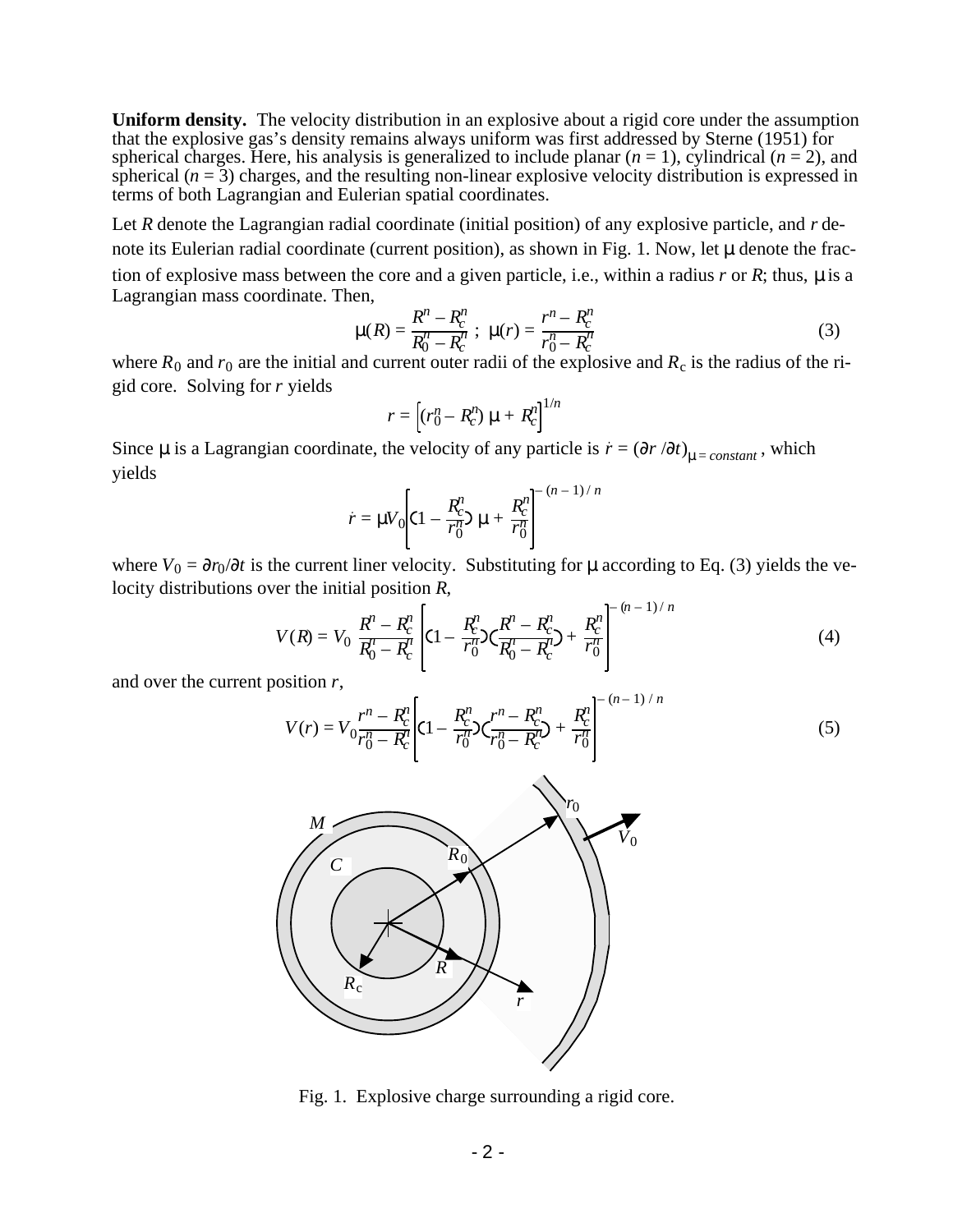Both expressions are non-linear except for two cases: for planar charges  $(n = 1)$ , for which they reduce to  $V(R) = V_0 \frac{R - R_c}{R_0 - R}$  $\frac{R-R_c}{R_0 - R_c}$ ;  $V(r) = V_0 \frac{r-R_c}{r_0 - R_c}$  $\frac{R_c}{r_0 - R_c}$ ; and for all charges having no core,  $R_c = 0$ , for which  $V(R) = V_0 \frac{R}{R_c}$  $\frac{R}{R_0}$ ;  $V(r) = V_0 \frac{r}{r_0}$  $\frac{r}{r_0}$ , all of which are linear. Thus, the assumption of uniform density implies a linear velocity except for cylindrical and spherical charges surrounding finite cores.

**Linear velocity distribution.** We now examine the assumption that the velocity distribution in the explosive products is always linear in the initial coordinate *R*. First, this condition is shown to be equivalent to linearity also in the Eulerian coordinate *r*. The position *r* of the particle originally at *R* is given at any time *t* by

$$
r = R + \sum_{0}^{t} V(R, t) dt
$$
  

$$
V(R, t) = V_0(t) \frac{R - R_c}{R_0 - R_c}
$$
 (6)

If *V* is always linear in  $\mathbb{R}$ ,

then 
$$
r = R + \frac{R - R_c}{R_0 - R_c} \int_0^t V_0(t) dt = R + \frac{R - R_c}{R_0 - R_c} [r_0(t) - R_0]
$$
(7)

which says that *r* is linear in *R*. Thus, *V* must be linear also in *r*, as we intended to show.

We now derive the density distribution based on this assumption. Consider an initial interval *dR* of explosive at density  $\rho_0$ . The explosive products originating here will later occupy an interval *dr* at density  $\rho$ . By conservation of mass,  $\rho_0 R^{n-1} dR = \rho r^{n-1} dr$ . Solving for  $\rho$  yields  $\rho = \rho_0 (R/r)^{n-1} (dr / dR)^{-1}$ , which, by Eq. (7), becomes

$$
\rho(r) = \rho_0 \frac{R_0 - R_c}{r_0 - R_c} \left[ \frac{R_0 - R_c}{r_0 - R_c} + \frac{R_c}{r} (1 - \frac{R_0 - R_c}{r_0 - R_c}) \right]^{n-1}
$$
(8)

At any time after onset of motion  $(r_0 > R_0)$ , this varies with *r* (and thus also with *R*), except for planar charges ( $n = 1$ ) or the case of no core ( $R_c = 0$ ). As expected, the density  $\rho$  decreases with *r*.

# **SIMPLE MODEL OF CASING RUPTURE**

As the metal liner is driven outward by the explosive, it stretches in the circumferential and (to a much lesser extent) axial directions. Eventually, the liner fractures, and the explosive products gases leak out between the fragments, reducing their pressure. A simple model to account for this was suggested by Thomas (1944) and adopted by several others, including Sterne (1947, 1951) and Henry (1967). It is based on the assumption that, once the liner expands to a certain multiple of its initial radius, it is no longer accelerated. Thus, any internal energy remaining in the explosive products does not contribute to the liner's final velocity.

# **CONSISTENT FORMULAS FOR CORED CHARGES**

In this section, formulas for the liner velocity are derived based on rigorous application of each of the above assumptions.

**Uniform density.** By using the condition of uniform density with the proper non-linear velocity distribution, Eq. (4), a consistent Gurney formula may be derived. If the density at each instant is

uniform, then  $\rho = \rho_0 (R_0^n - R_c^n) / (r_0^n - R_c^n)$ , and the total internal energy of the explosive is simply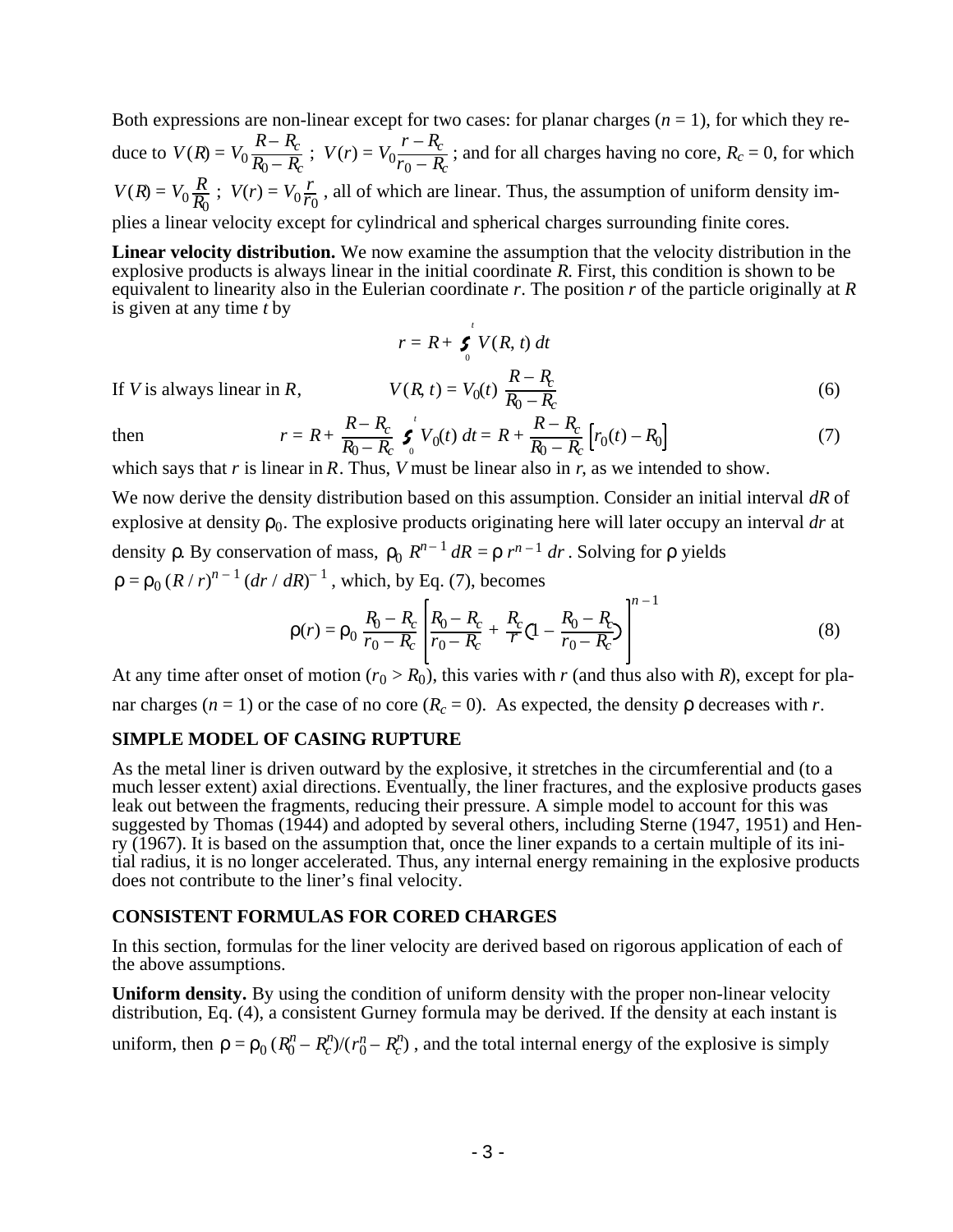$$
\boldsymbol{\zeta}_{\text{gas}} E \, dC = \boldsymbol{\zeta}_{\text{gas}} E_0 \zeta \frac{R_0^n - R_c^n}{r_0^n - R_c^n} \Big)^{\gamma - 1} dC = C E_0 \zeta \frac{R_0^n - R_c^n}{r_0^n - R_c^n} \Big)^{\gamma - 1}
$$

The non-linearity of Eq. (4) complicates the integral of the explosive's kinetic energy. The resulting Gurney formula for cylindrical charges is  $1/2$ 

$$
V_0 = \sqrt{2E_0} \frac{5M}{C} + \frac{1}{2} \frac{1 - 4b^2 + 3b^4 - 8b^4 \ln b}{(1 - b^2)^3} \sqrt{1 - \frac{R_0^2 - R_c^2}{r_b^2 - R_c^2}}
$$
(9)

where  $b = R_c/r_b$ , in which  $r_b$  is the value of the radius  $r_0$  at which the expanding casing bursts and acceleration of the liner ceases. The corresponding formula for spherical charges is

$$
V_0 = \sqrt{2E_0} \frac{5M}{C} + \frac{3}{5} \frac{1 + 3b + 6b^2 + 5b^3}{(1 + b + b^2)^3} \sqrt{\frac{1 - \left(\frac{R_0^3 - R_c^3}{r_b^3 - R_c^3}\right)^{7-1}}{1 - \left(\frac{R_0^3 - R_c^3}{r_b^3 - R_c^3}\right)^{7-1}}}
$$
(10)

If bursting is neglected  $(r_b \rightarrow \infty)$ , then each of these formulas approaches the corresponding classical Gurney formula for no core, summarized by Thomas (1944) as

$$
V_0 = \sqrt{2E_0} \left[ \frac{M}{C} + \frac{n}{n+2} \right]^{-1/2}
$$
 (11)

**Linear velocity distribution.** By using the assumption of linear velocity distribution, Eq. (6), with the associated distribution of density, a consistent Gurney formula may be derived. The non-uniform density distribution, Eq. (8), complicates the integral of the explosive's internal energy. For cylindrical charges, the resulting formula is  $\overline{1}$  / 2

$$
V_0 = \sqrt{2E_0} \sqrt{1 - 2\left(\frac{R_c}{R_0}, \frac{r_0}{R_0}, \sqrt{\frac{M}{C}}\right)} \frac{5M}{\sqrt{C}} + \frac{1}{6} \frac{3R_0 + R_c}{R_0 + R_c} \sqrt{\frac{1}{2}} \tag{12}
$$

where  $f_2$  is a complicated function that represents the fraction of energy remaining in the explosive when the casing bursts. The formula for spherical charges is

$$
V_0 = \sqrt{2E_0} \sqrt{1 - 3\mathcal{L}_{R_0}^R}, \frac{r_0}{R_0}, \gamma \sqrt{\frac{M}{C} + \frac{1}{10} \frac{6R_0^2 + 3R_0R_c + R_c^2}{R_0^2 + R_0R_c + R_c^2}} \sqrt{13}
$$
(13)

The general expression for the function  $f_n$  in these equations is

$$
{}_{n}f a, \psi, \gamma) = \frac{n}{1 - a^{n}} \zeta \frac{1 - a}{\psi - a} \gamma^{\gamma} \zeta \qquad (a + \frac{1 - a}{\psi - a} \zeta)^{\gamma (n - 1)} \zeta \qquad (14)
$$

where  $a = R_c/R_0$  and  $\psi = r_0/R_0$ . This seems integrable in closed form only for integral values of  $\gamma$ , for which the value  $\gamma = 3$  is a good approximation for condensed explosives; the resulting expressions are, for cylindrical charges  $(n = 2)$ ,

$$
_2fa, \psi, \gamma = 3) = \frac{2}{1 - a^2} \zeta \frac{1 - a}{\psi - a} 5 \frac{\zeta (1 - a) \frac{\psi + a}{2} + 3a(\psi - 1) + 3\zeta (1 - a) \zeta (1 - a) \zeta (1 - a)}{\zeta + a^2 \zeta (1 - a)} \left[ 3 \frac{1 - a}{\psi - a} \ln \zeta \frac{\psi}{a} \right] + 1 - \frac{1}{\psi} \zeta
$$

and for spherical charges  $(n = 3)$ ,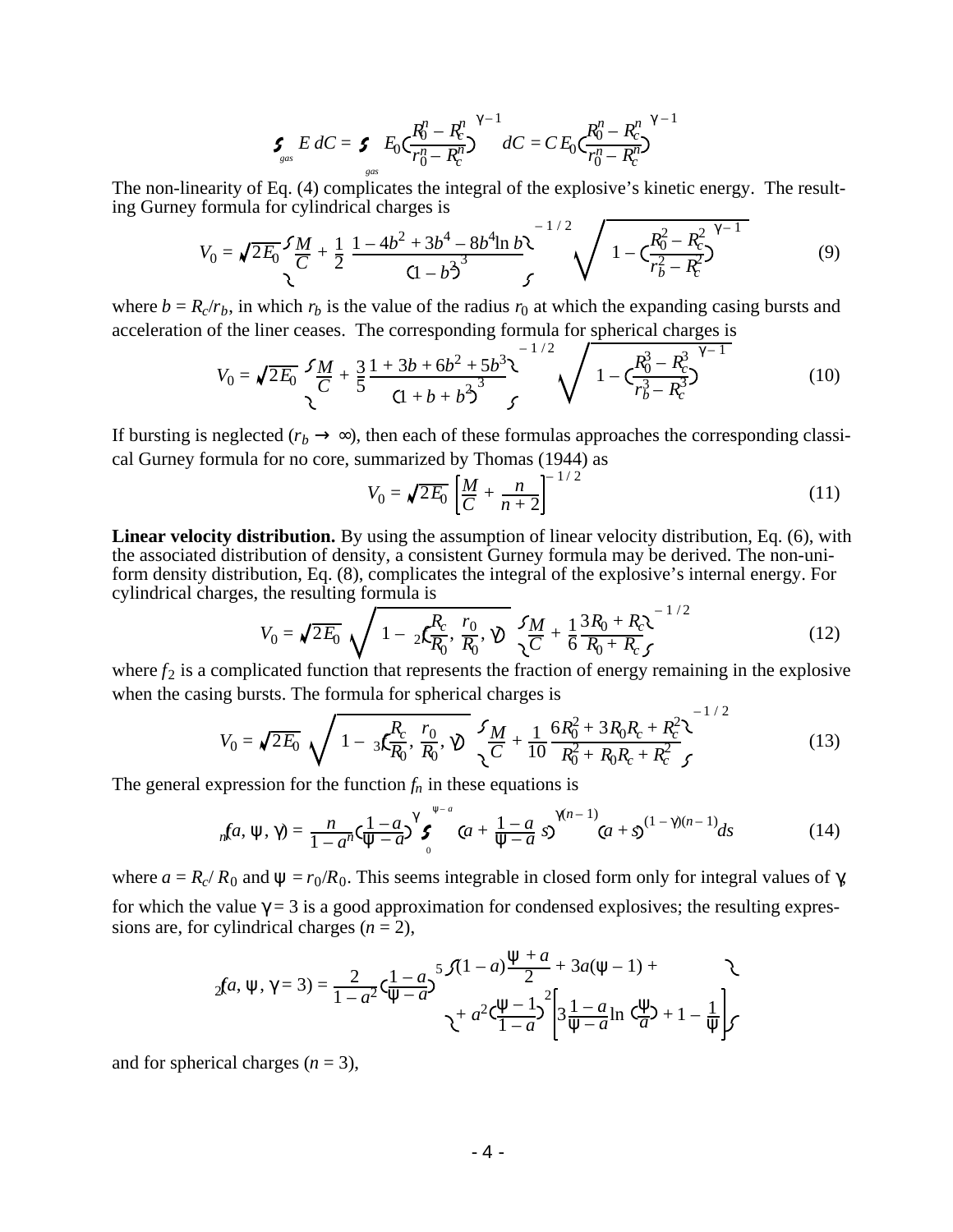$$
\int \frac{1}{3} \zeta \frac{1 - a}{\psi - a}^{6} (\psi^{3} - a^{3}) + 3 \zeta \frac{1 - a}{\psi - a}^{5} a(\psi - 1) \left[ \psi + a + 5 a \frac{\psi - 1}{1 - a} \right] + \zeta
$$
  

$$
_3fa, \psi, \gamma = 3) = \frac{3}{1 - a^{3}} \zeta \frac{1 - a}{\psi - a}^{3} + a^{3} \zeta \frac{1 - a}{\psi - a}^{2} \zeta \frac{\psi - 1}{\psi - a}^{3} \left[ 20 \frac{1 - a}{\psi - a} \ln \zeta \frac{\psi}{a} + 15 \frac{\psi - 1}{\psi} \right] + \zeta
$$
  

$$
\zeta + \frac{1}{3} \zeta \frac{\psi - 1}{\psi - a}^{6} \frac{a^{3}}{\psi^{3}} \left[ 8 \psi (\psi + a)(1 - a) + \psi^{3} - a^{2} \right]
$$

## **COMPARISONS WITH PREVIOUS FORMULAS**

Several Gurney formulas for such charges have been previously derived. Sterne (1951) applied the assumption of uniform density to the spherical case, but only in the explosive's kinetic energy, deriving the formula

$$
V_0 = \sqrt{2E_0} \left[ \frac{M}{C} + \frac{3}{5} \frac{1 + 3b + 6b^2 + 5b^3}{\left(1 + b + b^2\right)^3} \right]^{-1/2} \tag{15}
$$

However, his earlier analysis of the cylindrical case (1947) used a combination of linear velocity distribution and uniform density in the expression of kinetic energy, with a simplified, non-rigorous treatment of the explosive energy, yielding the formula

$$
V_0 = \sqrt{2E_0} \frac{5M}{2C} + \frac{1}{6} \frac{3+b}{1+b} \sqrt{1^2 + 2^2} \tag{16}
$$

Jones (1965) and Henry (1967) analyzed cylinders and spheres with rigid cores. Both used the classical Gurney approach combining the assumptions of uniform density and linear velocity distribution without considering bursting, and derived formulas that are quite simple: for cylindrical charges,

$$
V_0 = \sqrt{2E_0} \frac{5M}{\sqrt{C}} + \frac{1}{6} \frac{3R_0 + R_c \lambda}{R_0 + R_c f}^{-1/2}
$$
 (17)

 $1/2$ 

and for spherical charges,

$$
V_0 = \sqrt{2E_0} \frac{5}{\sqrt{C}} \frac{M}{T} + \frac{1}{10} \frac{6R_0^2 + 3R_0R_c + R_c^2}{R_0^2 + R_0R_c + R_c^2} \tag{18}
$$

Since these two formulas do not account for a bursting radius, they correspond to a late-time condition at which negligible internal energy remains in the explosive gases, while their velocity distribution remains linear; thus, these represent asymptotic expressions of the new Gurney formulas for linear velocity, Eqs. (12) and (13), as the bursting radius approaches infinity.

The above formulas for cylindrical charges, Eqs. (9), (12), (16), and (17), are compared in Fig. 2. The velocities predicted by the two new formulas fall 10% to 20% below the two previous formulas of Sterne and Jones; this is mainly because the new formulas fully account for a bursting radius, in both the remaining internal energy and the kinetic energy of the explosive products.

Also shown are the results of computations performed using the 1-D capability of the EPIC code (Johnson et al., 1994). These computations used the LX-14 explosive, modeled by the JWL equation of state, with an initial density of 1.838 g/cm<sup>3</sup>, and a steel liner of density = 7.89 g/cm<sup>3</sup>. The rigid core is handled by constraining the inner boundary of the explosive, and all of the explosive is instantaneously initiated. Velocities when the liner has expanded to 1.6 times its initial size (i.e.,  $r_0/R_0 = 1.6$ ) are plotted. These fall between the curves for the new formulas, in which the Gurney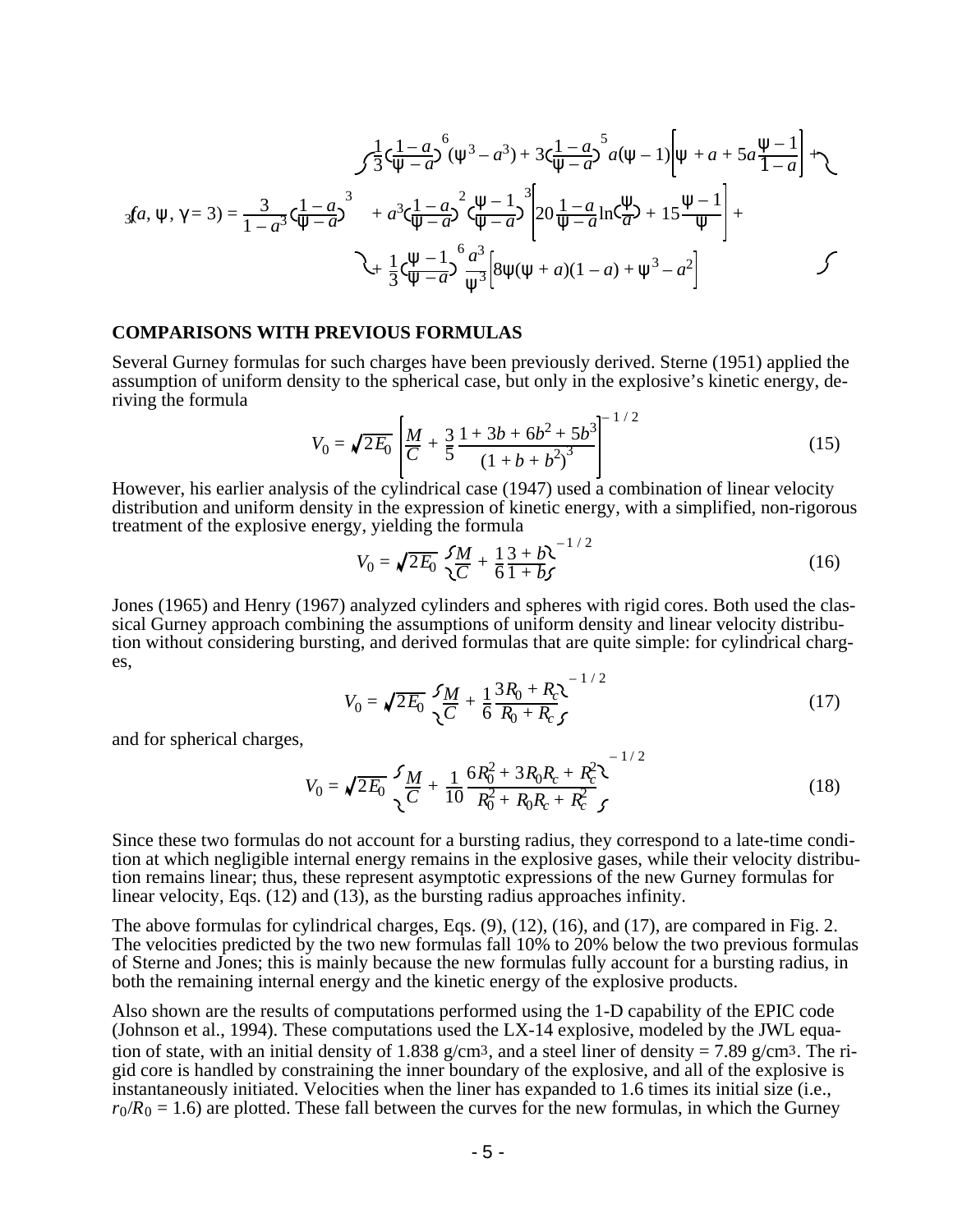

Fig. 2. Comparison of Gurney formulas and hydrocode computations for cylindrical charges with rigid cores, for a core-radius ratio  $R_c/R_0 = 0.6$  and a bursting-radius ratio  $r_b/R_0 = 1.6$ .

energy  $\sqrt{2E_G}$ ) is taken as 3.05 km/s, and a ratio of specific heats  $\gamma = 2.825$  is used (Eq. (14) is integrated numerically.). Actually, by adjusting the Gurney energy slightly, these points can be made to fall directly on either of these curves.

The reason for this is suggested by Figs. 3 and 4, which show distributions of velocity and density in the explosive products at the time when the liner has expanded to 1.6 times its initial radius. The code predictions fit the curves corresponding to the two new models perhaps equally well but each with some difference. The velocity distributions in Fig. 3 are not quite linear but not as non-linear as the curve corresponding to uniform density. Likewise, in Fig. 4, the distributions of ρ are not uniform but neither are they non-uniform in a manner of a linear velocity distribution.

The formulas for spherical charges, Eqs. (10), (13), (15), and (18), are compared in Fig. 5. Again, the velocities predicted by the two new formulas fall below the two previous formulas. The hydrocode-predicted velocities again agree best with the new formula based on uniform density, Eq. (10).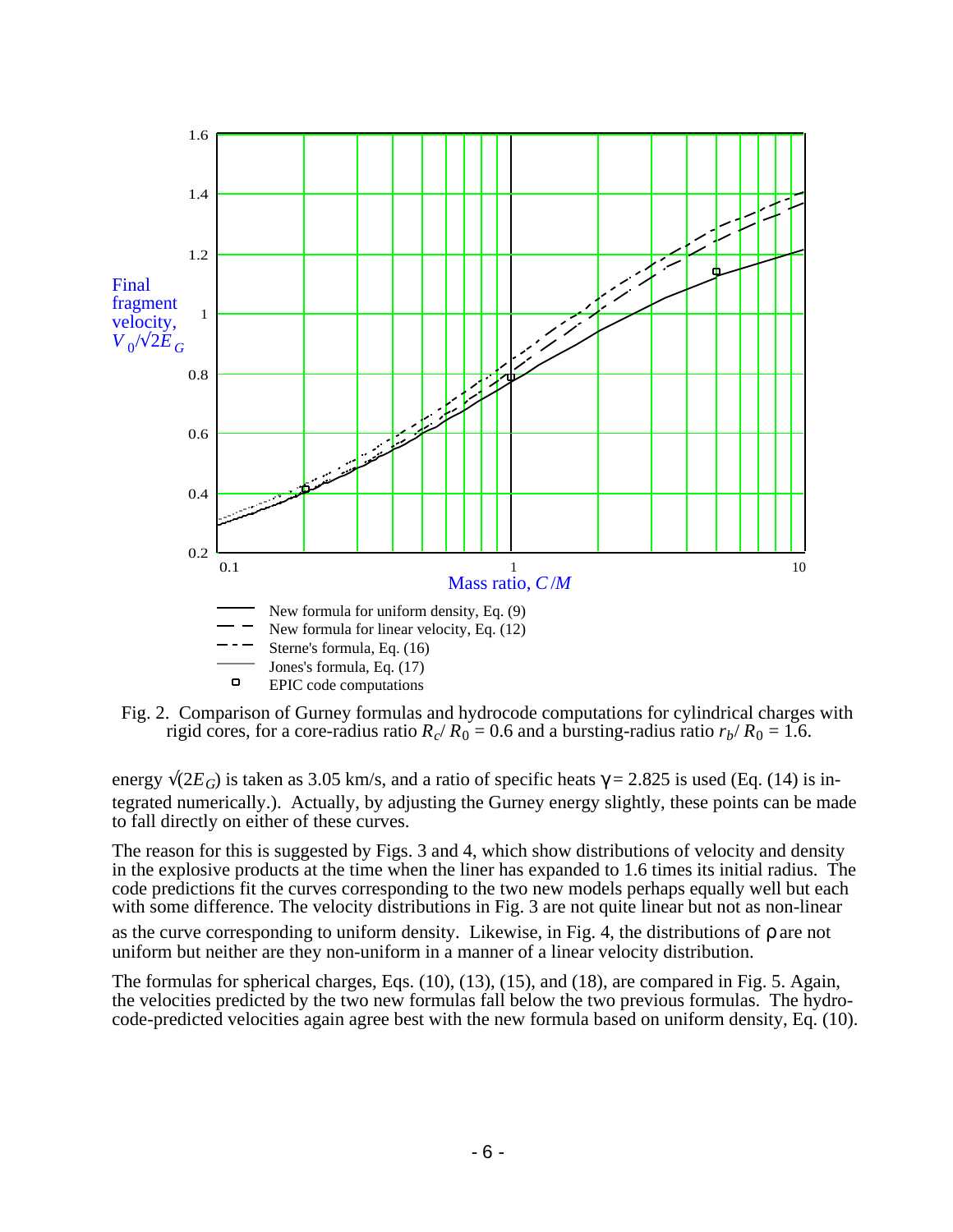



### **EFFECT OF RIGID CORE**

Hirsch (1986) observed that Jones's formulas, Eqs. (17) and (18), predict that adding a small rigid core increases the velocity of the liner, even at the expense of the displaced explosive. This behavior may be examined in any of the Gurney formulas mentioned here by replacing the explosive mass term *C* by the expression  $C_0$  (1 –  $R_c^n/R_0^n$ ), where  $C_0$  represents the charge mass for the case of no core. Thus, Jones's formula for cylinders (*n* = 2), Eq. (17), becomes

$$
V_0 = \sqrt{2E_0} \frac{5}{\sqrt{C_0 \left[1 - (R_c^2/R_0^2)\right]}} + \frac{1}{6} \frac{3R_0 + R_c}{R_0 + R_c}
$$

which predicts a maximum liner velocity for a core of radius given by

$$
\frac{R_c}{R_0} = 1 + 3\frac{M}{C_0} - \sqrt{(1 + 3\frac{M}{C_0})^2 - 1}
$$

Velocities predicted by our new formulas, modified in a similar manner, are plotted versus core radius in Fig. 6 for cylindrical charges. These curves show that the predicted increase in velocity due to adding a core is small, especially for smaller values of  $C_0/M$ . Also, the new formula based on uniform density, Eq. (9), predicts a negligible increase for  $C_0/M = 5$  and none for the other cases.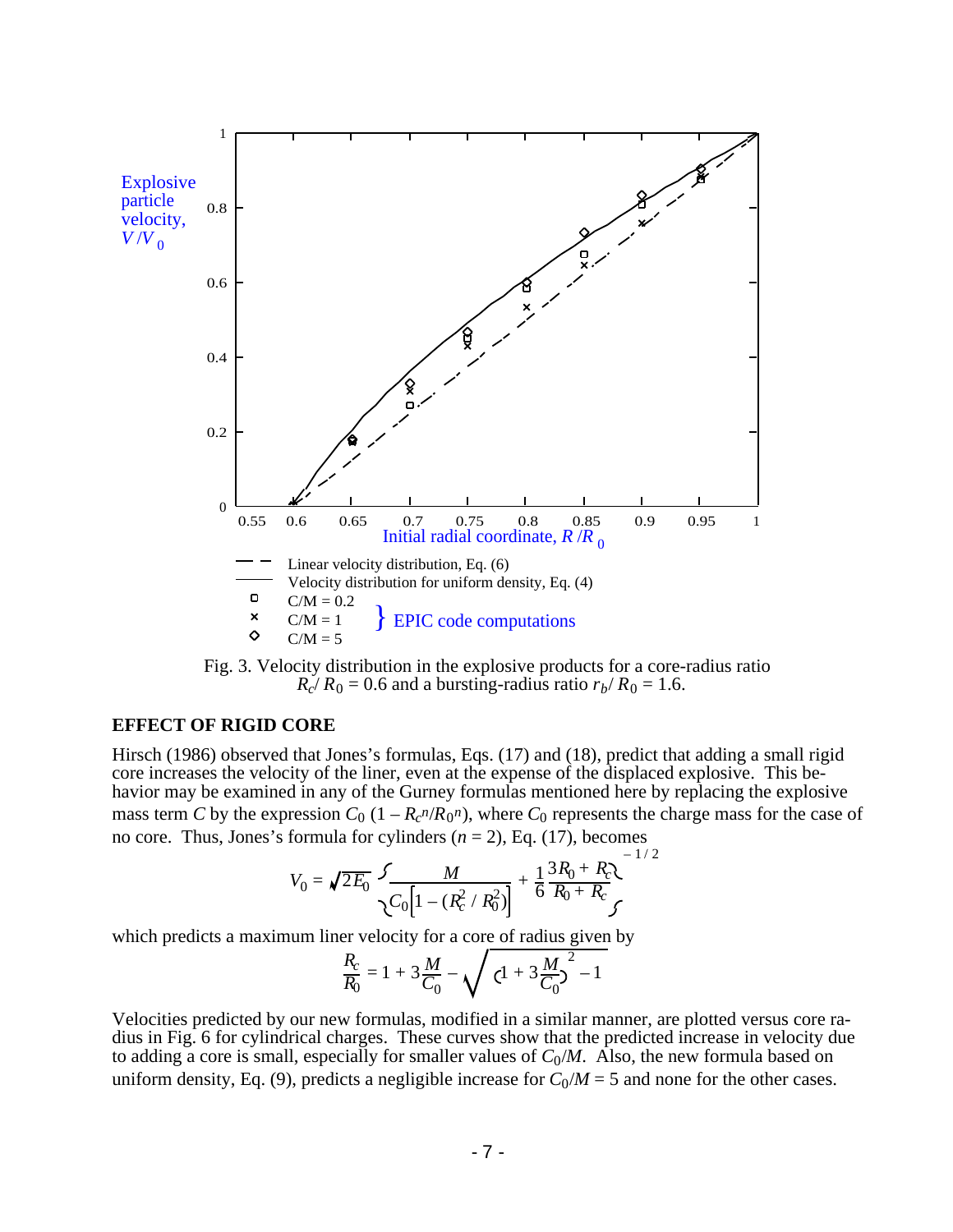



This figure also includes the results of 1-D EPIC code computations, which generally agree well with the predictions of the formulas, and, like for the formula for uniform density, show a negligible increase in velocity with the addition of a small rigid core. The best agreement is with the formula based on the assumption of uniform density of the explosive products.

However, it is interesting that both the formulas and the code computations show that there is only a very small decrease in velocity when a core of significant size is added. In particular, for  $C_0/M = 5$ , the code-predicted velocities are remarkably flat, equal to five significant digits for cores having radii up to 60% that of the explosive charge. Even for a core with a radius equal to 80% that of the explosive charge, the code-predicted velocity is only 4% less than for no core, even though the explosive mass is 64% less. For lower  $C_0/M$  values, the code-predicted velocities are less flat, initially increasing slightly with core radius, then decreasing more quickly.

A similar study for spheres is shown in Fig. 7. Both the curves and the code computations of velocity are even flatter with respect to core radius than for cylinders; this is expected because the fraction of explosive mass displaced by the core is equal now to the cube of the core-radius ratio *R<sup>c</sup>* /*R*0, rather than the square for cylinders.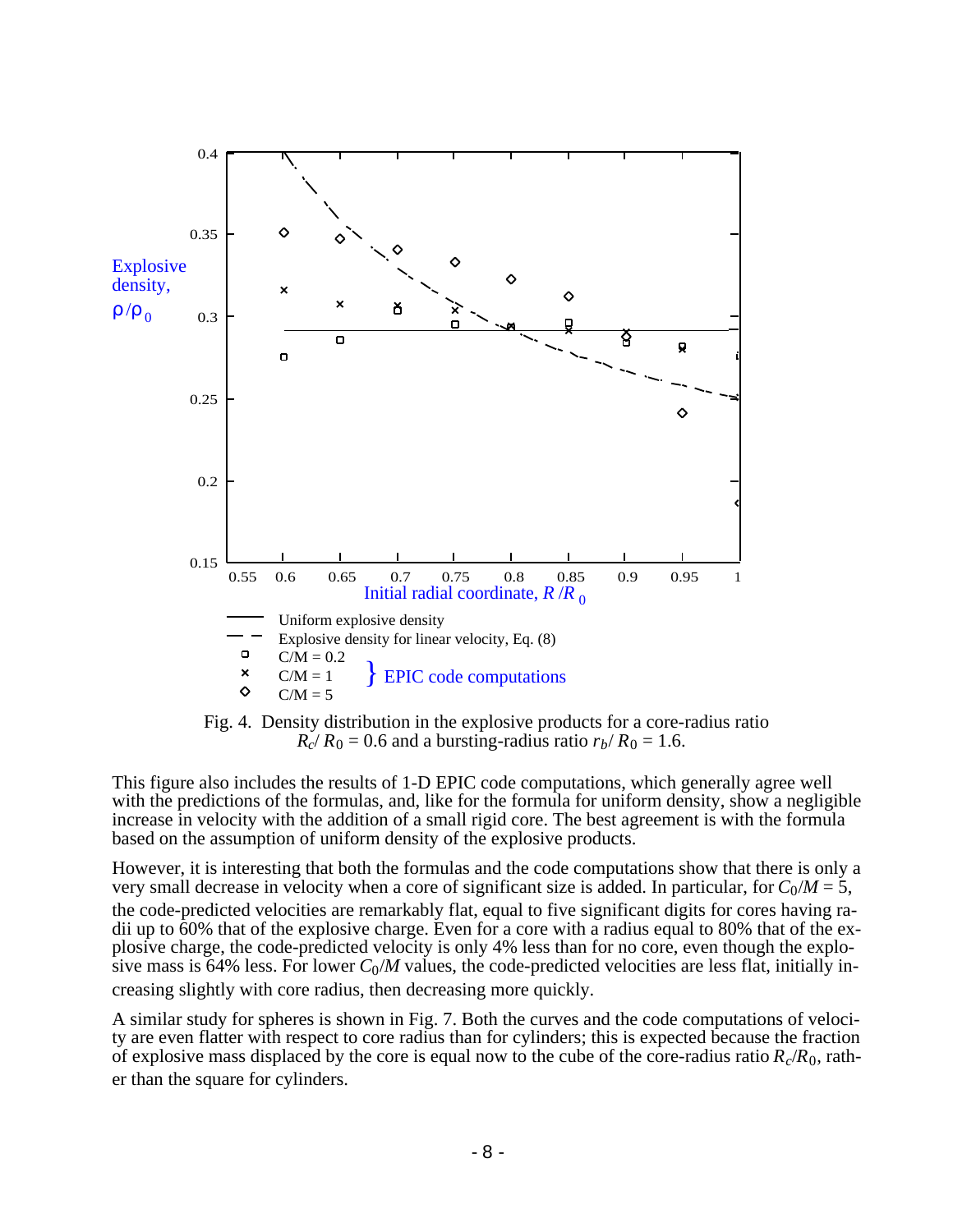

Fig. 5. Comparison of Gurney formulas and hydrocode computations for spherical charges with rigid cores, for a core-radius ratio  $R_c/R_0 = 0.6$  and a bursting-radius ratio  $r_b/R_0 = 1.6$ .

# **CONCLUSION**

The usual assumptions for deriving Gurney formulas, uniform density and linear velocity distribution in the explosive products, have been shown to be mutually inconsistent for cylindrical and spherical charges surrounding rigid cores. Theoretically consistent formulas have been derived for such charges by rigorously applying each of these assumptions individually; these also account for a finite bursting radius of the liner. Comparisons with previous formulas show some differences, but comparison with hydrocode computations shows that neither assumption is exactly valid. An interesting prediction of these formulas, verified by hydrocode, is that replacing some of the explosive by a core as large as 80% the explosive radius, results in a negligible decrease in liner velocity.

# **ACKNOWLEDGEMENTS**

This work was supported by the U.S. Air Force Wright Laboratory under Contract F08630-94-C-0070. The technical guidance of Dr. Joseph C. Foster, Jr., is gratefully acknowledged. The author also wishes to thank Mr. Maurice Grudza for performing the hydrocode computations.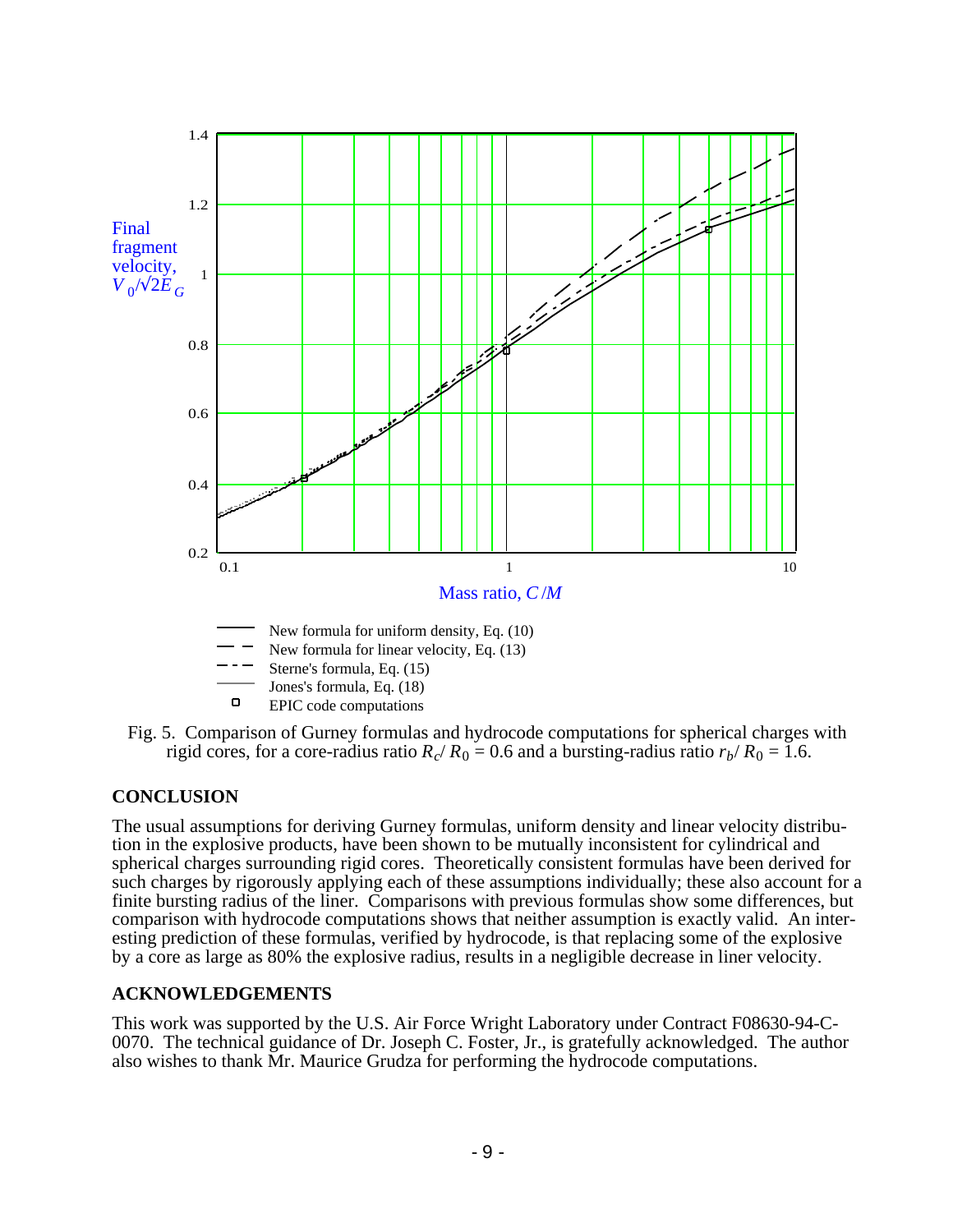

Fig. 6. Comparison of liner velocities of cored cylindrical charges, predicted by the new formulas, Eq. (9) (solid lines) and Eq. (12) (dashed lines), and hydrocode computations (symbols) for bursting-radius ratio  $r_b/R_0 = 1.6$ .

## **REFERENCES**

- R.W. Gurney, "The Initial Velocities of Fragments from Bombs, Shells, and Grenades," U.S. Army Ballistic Research Laboratories (BRL), Report No. 405, 1943. ATI 36218.
- I.G. Henry, "The Gurney Formula and Related Approximations for High-Explosive Deployment of Fragments," Hughes Aircraft Co., PUB-189, April 1967. AD 813398.
- E. Hirsch, "Improved Gurney Formulas for Exploding Cylinders and Spheres using 'Hard Core' Approximation," *Propellants, Explosives, Pyrotechnics*, Vol. 11, pp. 81-84, 1986.
- G.R. Johnson et al., "User Instructions for the 1995 Version of the EPIC Code," Alliant Techsystems, Inc., Hopkins, MN, Nov. 1994.
- E.E. Jones, "Extension of Gurney Formulas," Honeywell Sys. and Res. Div., S5B-4, Feb. 1965.
- T.E. Sterne, "A Note on the Initial Velocities of Fragments from Warheads," BRL Report No. 648, Sept. 1947. AD 895680.
- T.E. Sterne, "The Fragment Velocity of a Spherical Shell Containing an Inert Core," BRL Report No. 753, March 1951. AD 377187.
- L.H. Thomas, "Theory of the Explosion of Cased Charges of Simple Shape," BRL Report No. 475, July 1944.